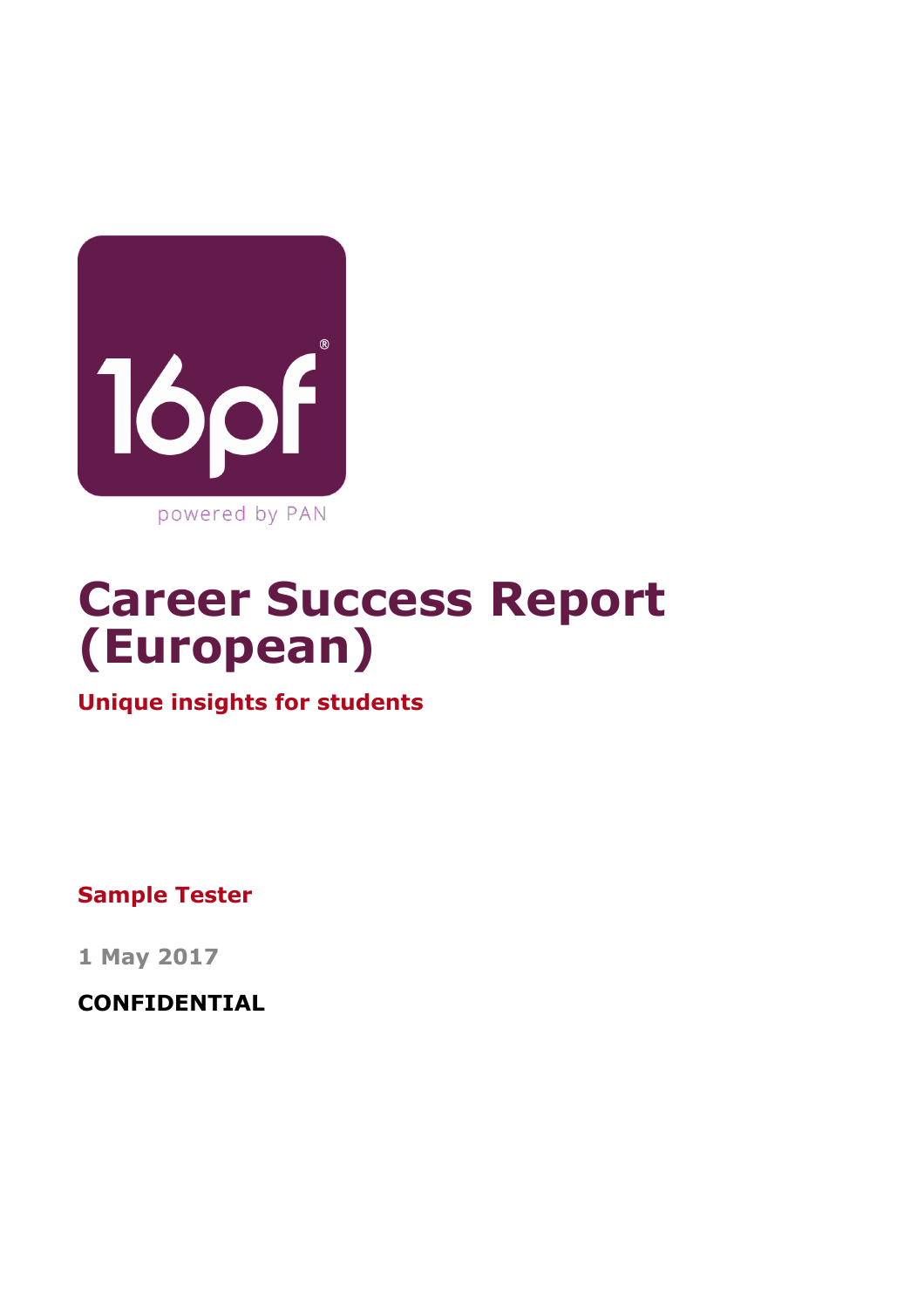# **Introduction**

Congratulations on taking the first step towards a successful career! This confidential report uses your responses to the 16pf® questionnaire to identify your unique personality characteristics, and describe the behaviours you are likely to exhibit in a range of different settings. This information is then used to highlight career areas that may be of interest to you, and which you might wish to explore further when considering study options and your future career path.

The following chart outlines the process we suggest you follow when using this report.



#### **Section 1: Your Personality and Career Orientation Summary**

This section provides a one page overview of your personality characteristics and career orientation.

#### **Section 2: How You Apply Your Personality**

People who manage the course and growth of their careers effectively draw from personal strengths in the areas explored in this section of the report:

- Learning and Problem-Solving<br>• Coning with Stress
- Coping with Stress<br>• Internersonal Style
- Interpersonal Style<br>• Work Style
- 
- Work Style<br>• Maximising • Maximising Personal Effectiveness

The information about your unique personal strengths provides a practical reality-check about what you believe and value most about your life, and what you want it to include in the future.

#### **Section 3: Your Career Interests**

This section explores in detail the career areas that are most and least likely to interest you, based on your personality. Seven career areas are explored within this report:

- Influencing<br>• Organising
- Organising<br>• Helping
- Helping<br>• Creating
- Creating<br>• Analysin
- Analysing<br>• Producing
- Producing<br>• Adventuri
- **Adventuring**

Occupations falling within each of these seven areas are included, along with an Interest Level score for each area.

#### **Section 4: Your Next Steps**

By exploring the information in this report, you can identify areas for further career exploration.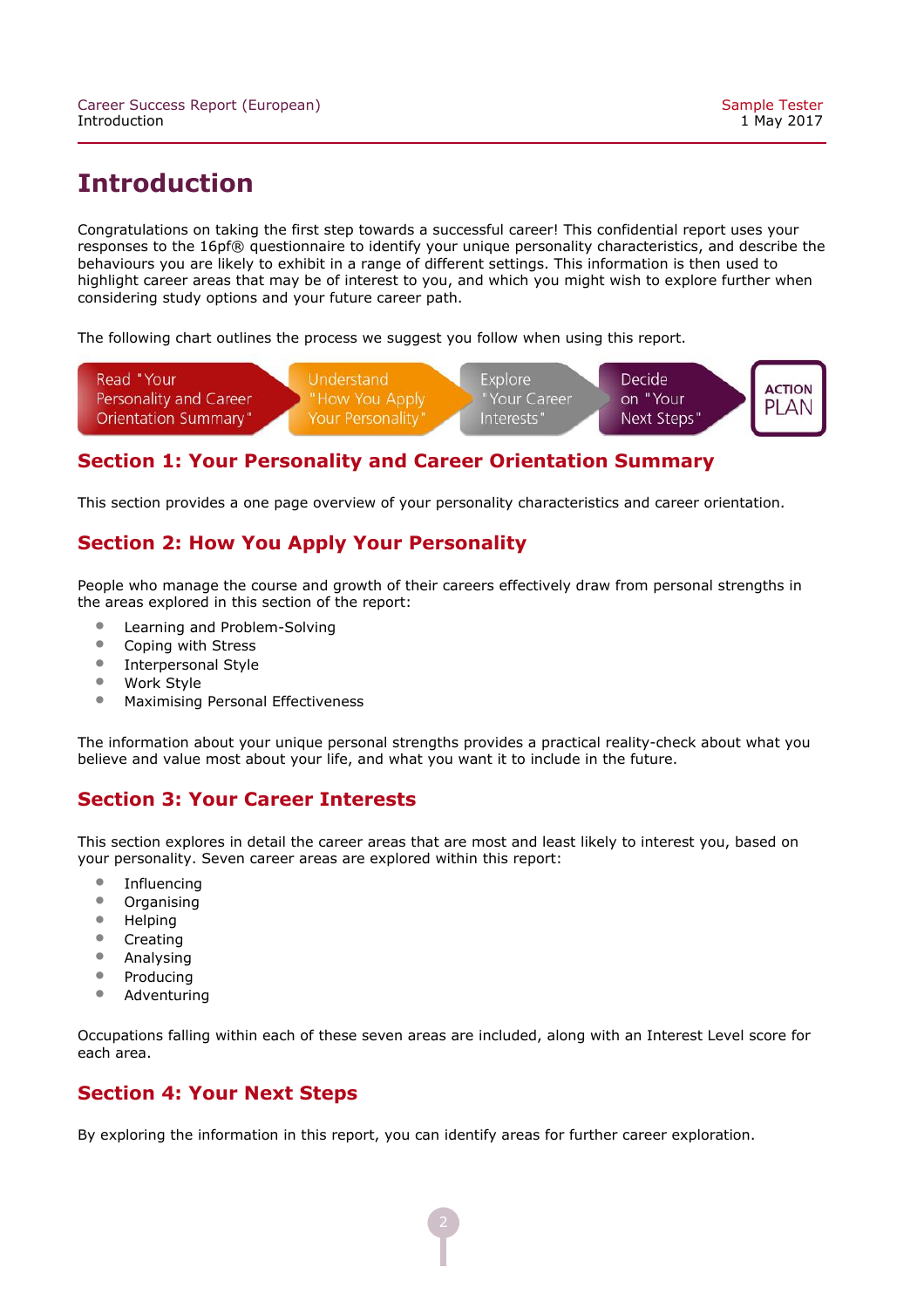

# **Section 1: Your Personality and Career Orientation Summary**

#### **Summary of Your Personality**

- You exhibit a level of extraversion that is typical of many people. You are interested in social participation, but are likely to balance activities involving social contact with those of a more solitary nature.
- Your lifestyle is balanced between the need to exert your will and control your environment versus a willingness to accommodate others' wishes and adapt to your environment.
- Your personality is characterised by a tendency towards an unemotional focus and a preference for familiar as opposed to new experiences. Tasks and problems are approached with emphasis upon objectivity and getting things done; emotional considerations may be overlooked. You may exhibit a strong tendency to adhere to your current way of thinking.
- You will sometimes show the self-discipline and conscientiousness needed to meet your responsibilities. On other occasions you may be less restrained and more inclined to follow your own wishes.
- At the present time, you describe yourself as no more or no less anxious than most people.

### Organising Helping Adventuring Creating Producing Influencing Analysing

If you would like to read more about your career orientation, refer to Section 3: Your Career Interests.

# **Your Top Career Orientations**

Your responses to the questionnaire suggest that you might be interested in working in roles that involve:

Adventuring - Drawn to tasks requiring physical endurance, competing with others, and some degree of risk taking. Enjoy working in military and/or law enforcement positions.

**Producing** - Enjoy orderly, systematic tasks that involve machines, materials, objects or tools. Enjoy fields such as construction, farming and skilled trades. Typically prefer outdoor work.

**Organising** - Initiating procedures, managing projects and supervising the work of others—enjoy handling organisational details. Drawn to office work, supervision and financial services.

# **Summary of Your Career Orientation**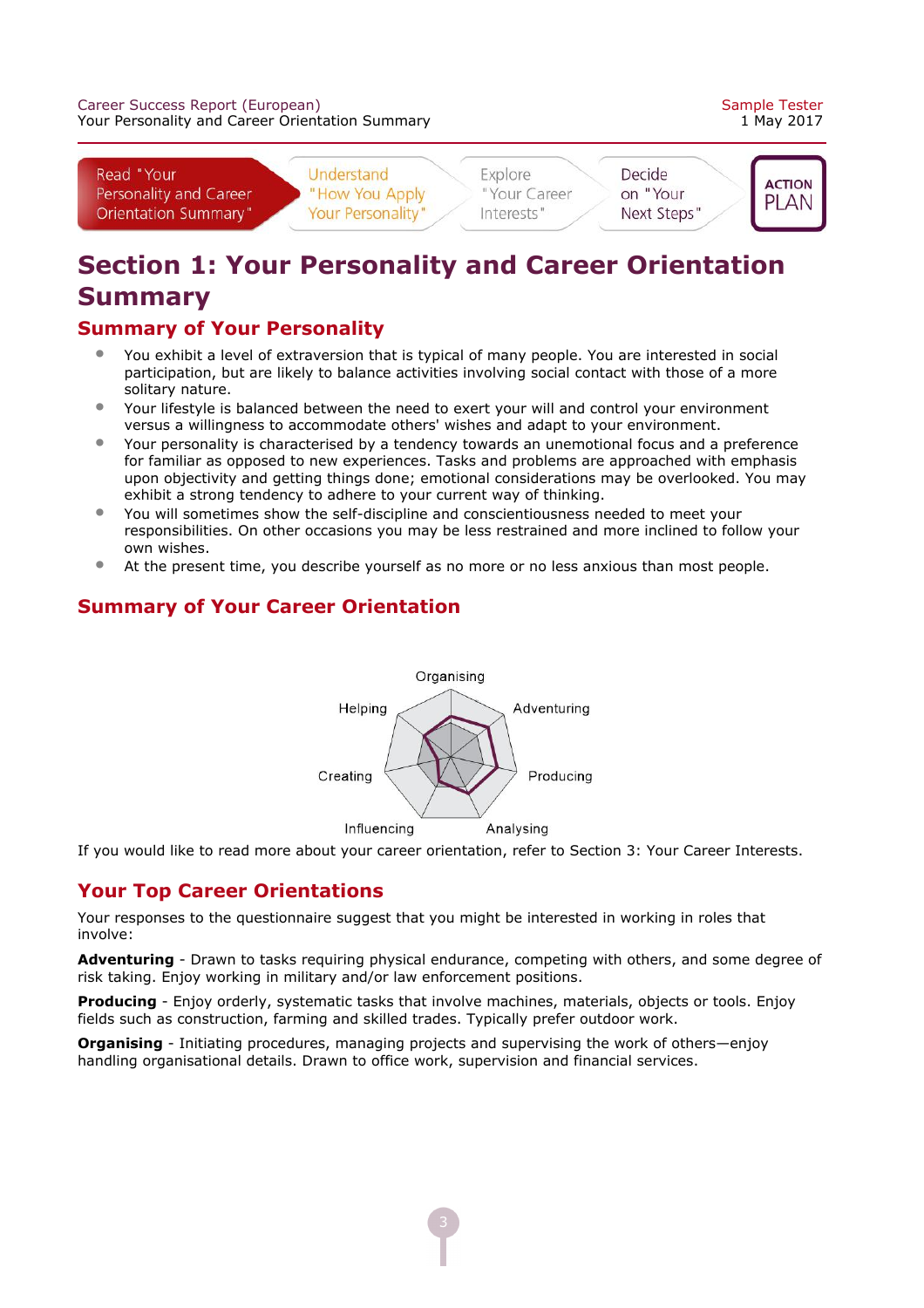



# **Section 2: How You Apply Your Personality**

### **Learning and Problem-Solving**

#### This section describes your unique problem-solving style:

 What are your overall strengths for solving most problems? What approach do you usually take to resolve problems that confront you? Does this suit you, or would you like to change how you learn and solve problems?

- are more at ease working on problems of a practical nature than those that require a quick grasp of abstract concepts and relationships. It may be that you work best when you can take enough time to think about the issues involved and are able to understand their meaning.
- Summary of Your Career Orientation
- appear to be fairly similar to people who have an interest for work involving physical and mechanical tasks. You seem to prefer doing active work rather than things that require abstract thinking and reasoning.
- you do not show much similarity, however, to people who prefer and enjoy the kind of activities that formal academic training offers. Perhaps, you may have interest in more practical educational situations.
- generally react rather matter-of-factly and impersonally to most problems and situations. You are alert and ready to take on most projects; but in some instances, you may become so focused on issues that appear obvious and practical to you, that you may overlook the impact of your actions on others.
- are usually quite slow in making decisions about important matters. Your decisions may typically be aimed at low risk and low gain outcomes.
- tend to be a rather cautious person who relies heavily on tried-and-trusted methods when working on important problems. You appear inclined to place confidence in what you have learned. You are generally supportive of established beliefs and ways of doing things.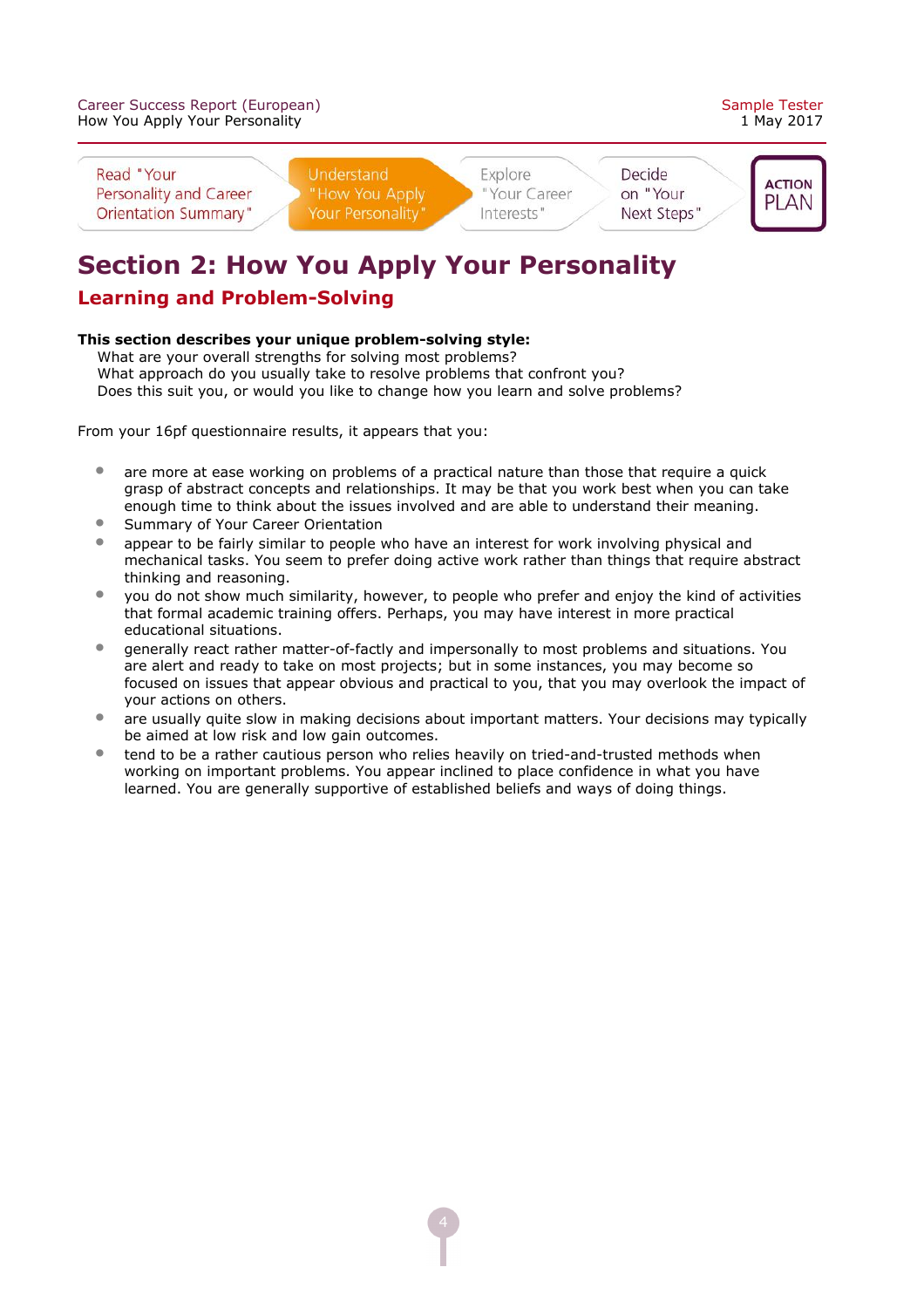| Career Success Report (European)<br>How You Apply Your Personality  |                                                   |                                       |                                   | Sample Tester<br>1 May 2017   |
|---------------------------------------------------------------------|---------------------------------------------------|---------------------------------------|-----------------------------------|-------------------------------|
| Read "Your<br>Personality and Career<br><b>Orientation Summary"</b> | Understand<br>"How You Apply<br>Your Personality" | Explore<br>"Your Career<br>Interests" | Decide<br>on "Your<br>Next Steps" | <b>ACTION</b><br><b>PI AN</b> |

# **Coping with Stress**

#### **This section describes the ways that you usually try to cope with stress and pressure:** How do you tend to react to emotionally charged events? What are you likely to do when faced with conflict or opposition from others?

 Are there other strategies that you could use to identify and manage stress in your life? Where could you learn more about those strategies?

From your 16pf questionnaire results, it appears that you:

• seem to be going through a normal amount of tension at the moment. You are likely to react to worry or pressure much the same as other people.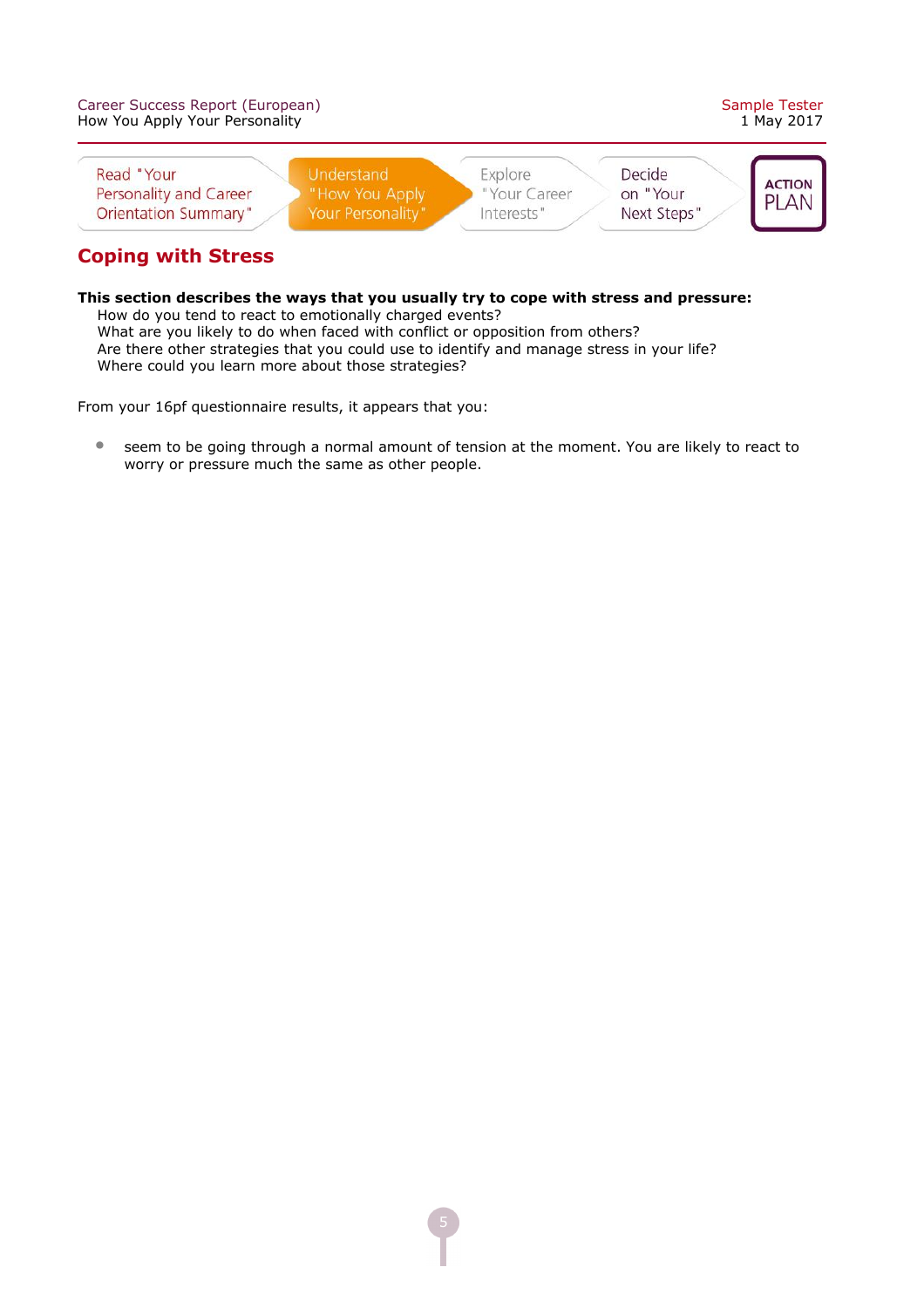| Career Success Report (European)<br>How You Apply Your Personality  |                                                   |                                       |                                   | Sample Tester<br>1 May 2017   |
|---------------------------------------------------------------------|---------------------------------------------------|---------------------------------------|-----------------------------------|-------------------------------|
| Read "Your<br>Personality and Career<br><b>Orientation Summary"</b> | Understand<br>"How You Apply<br>Your Personality" | Explore<br>"Your Career<br>Interests" | Decide<br>on "Your<br>Next Steps" | <b>ACTION</b><br><b>PI AN</b> |

# **Interpersonal Style**

#### **This section covers the way that you tend to relate to and communicate with others:** How do you meet people and interact with them?

 What are your major sources of satisfaction when building relationships with others? How could your style affect the first impression that others have when meeting you?

- tend to give about equal amounts of time and attention to time with others and time alone.
- usually strive to balance your desire to be somewhat dominant in relationships, with a sensible display of humility and modesty when it is important to do so.
- try to be accepting of people since you tend to be trusting and accepting of yourself and what you do in life.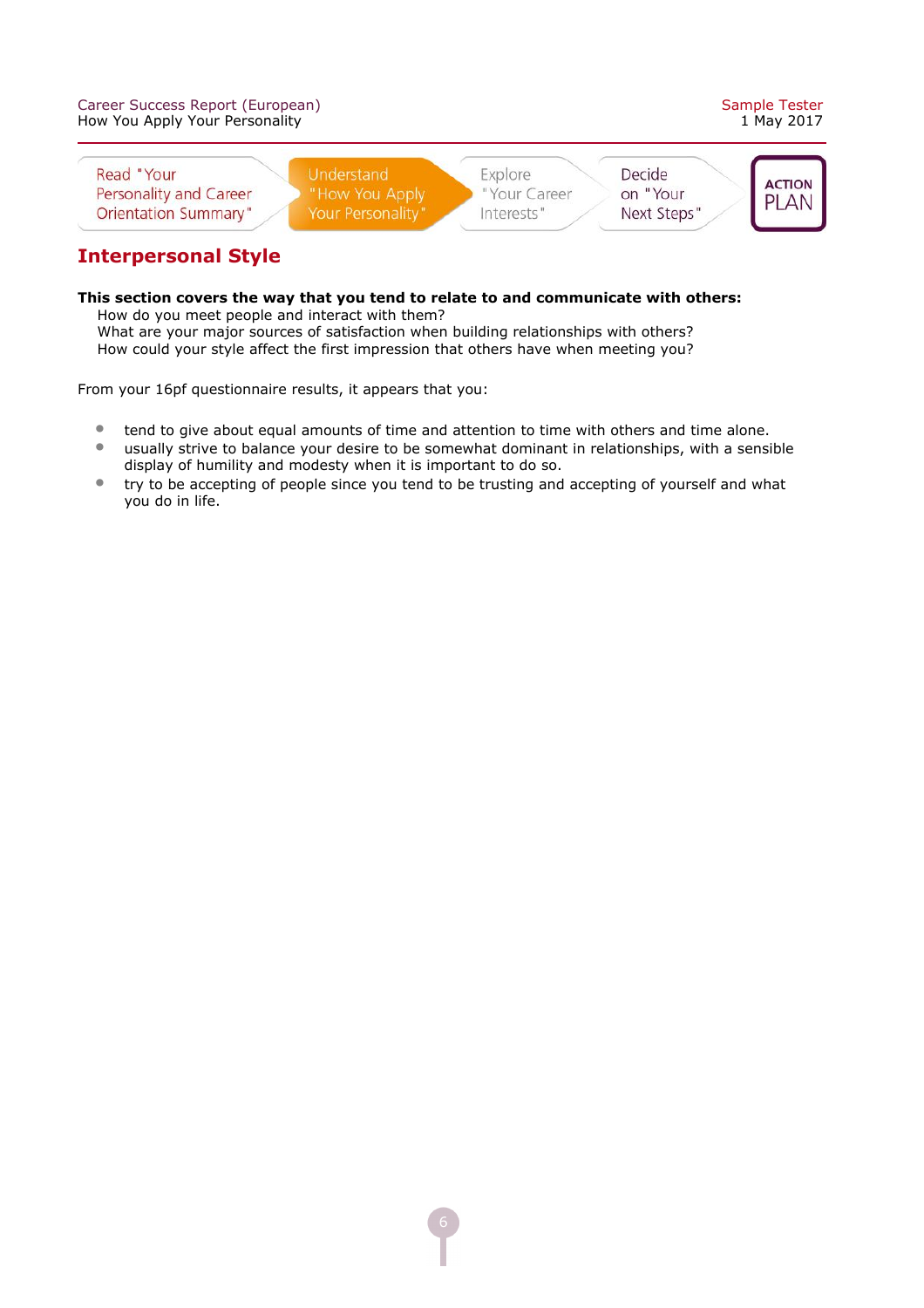

#### **Work Style**

#### **This section describes your unique style for taking leader or follower roles in an organisation or group; it also looks at what different characteristics you might like to see in a workplace:** What leadership style do you use when working with others?

How do others react to you?

 In what type of work setting or work environment might you feel most comfortable and productive?

- prefer a role of leadership and is likely to accept such a role with a group of friends or co-workers if provided the opportunity.
- however, you may not be strongly interested in efforts to push for appointment to such a role. You are probably not very comfortable taking charge of others. You generally prefer to do the job rather than to direct others.
- nevertheless, you are likely to lead more by example than by giving directions. Even so, most group members may accept your way of doing things.
- would probably strive in a leadership role to administer duties by focusing attention on the conditions that foster or hinder performance of subordinates rather than on personnel problems. Being solution-seeking, you will probably strive to remove personality and power struggles from the work situation.
- generally prefer to build feelings of mutual respect and interdependence among people. You like to share with others whatever power may be necessary to accomplish the work at hand. You appear to value objective working relationships between superiors and subordinates.
- strive to be realistic and tough-minded when faced with problem situations on-the-job. You like to put forth your views to others in a sensible, no-nonsense manner.
- usually do your best to promote harmony among others so as to reduce the possibility of conflicts between people. You also strive to do a job well regardless of the situation.
- usually feel most comfortable when you are able to follow the directions and guidance of your superiors. You appear to like approval for what you do or do not do.
- generally feel at your best doing things that require dependability and rather precise attention to what is done. You like to work within a rather structured framework where what is expected and how it will be done are fairly well spelled out.
- seem to place value on being in situations that are familiar and predictable. You are quite appreciative of time-tested values and ways of doing things.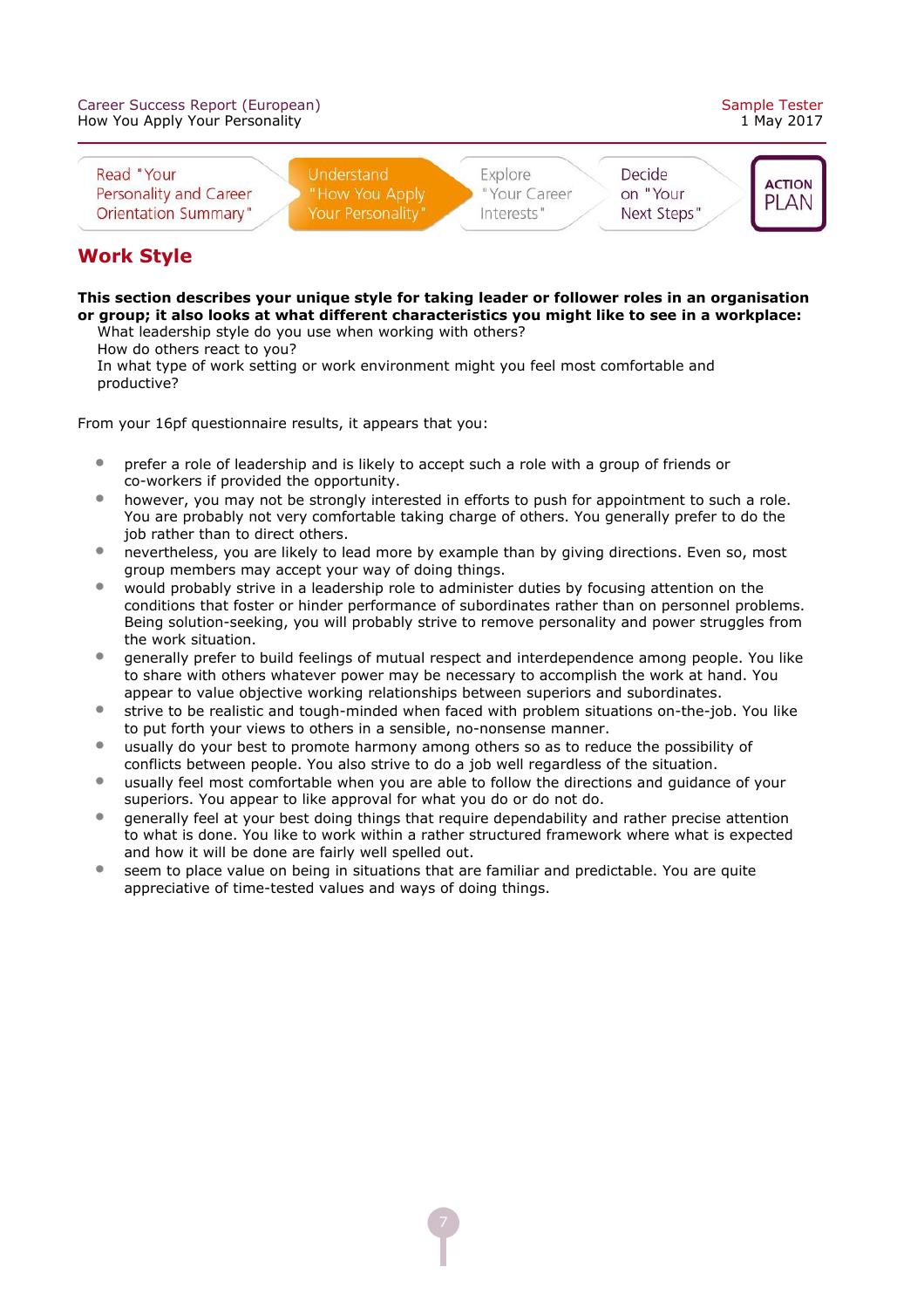

### **Maximising Personal Effectiveness**

**This section of the report covers a summary of your personal effectiveness in different** situations, your potential areas for self-improvement, and a summary of the kind of life that **you are likely to enjoy:**

 What are the characteristics of your basic personality patterns? Which of your preferences should you focus on to help you achieve the most success, personally and in the workplace? Are there one or two things that you'd like to change about how you learn, cope, mix with others, or do your work?

- $\bullet$  show a balance between a desire to have control over many personal and work-related situations and your willingness to adapt to the particular circumstances in which you find yourself. Nonetheless, you also generally prefer to have some freedom of choice regarding what things to do and how to proceed.
- are fairly independent and self-directed; however, you may not feel as comfortable when you are asked to do a job in which you must rely mostly on your own judgments and decisions as you might on assignments where others are present to lend approval and support to you.
- show about equal preference for personal and work-related activities that involve interaction with people and those that require you to work alone.
- would most likely function with greater personal effectiveness, both on-the-job and in other personal-career situations, if you would try to be aware of and work consciously to quard against the impact of:
	- $\circ$ your tendency to sometimes overlook the need to give enough thought to yourself or to take enough time for quiet, deep thinking about things that are important to you;
	- $\circ$ taking on activities that require abstract, distant reasoning or difficult analysis of concepts or relationships, since your strengths seem to indicate that you are much more effective doing tasks that are more step-by-step routine, and in line with your practical experience.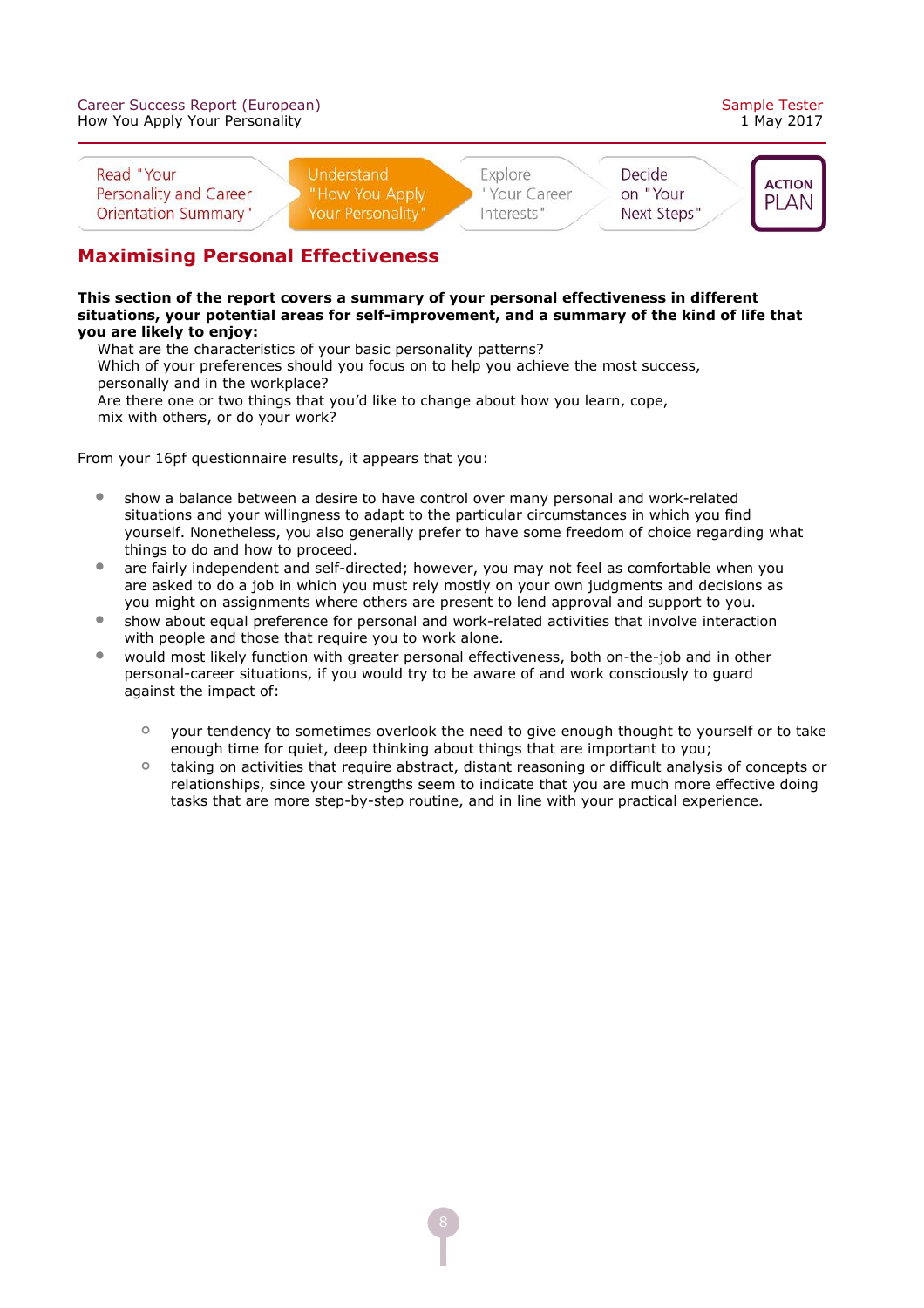

# **Section 3: Your Career Interests**

Your career interests are an important part of your personal strengths and your general personality. The purpose of this section is to provide information that may either support your present career and study choices, or will help you to explore, consider, and plan for another career/vocational direction.

There are three tables in this section. The first table indicates your interest level in each of seven broad career orientation areas. The second table expands on this to provide information on your likely interest level in each of 27 more specific career fields. Expanding on this, the third table shows your predicted interest level for some example occupations, based on your personality profile.

#### **Career Orientation Areas**

This part of the report examines general career areas that are most likely to appeal to you, based on your personality. These are taken from the seven Orientation Scales identified in research by Dr David Campbell\*. The seven career orientation areas are listed in the table below, along with their corresponding interest level to you. These interest levels come from research comparing your personality to that of people with an interest in these areas. In addition, a brief description of each career orientation area is provided.

| <b>Career Orientation</b><br><b>Area</b> | <b>Interest</b><br><b>Level</b> | <b>Description</b>                                                                                                                                           |
|------------------------------------------|---------------------------------|--------------------------------------------------------------------------------------------------------------------------------------------------------------|
| <b>Influencing</b>                       | <b>Medium</b>                   | Convincing, directing, or persuading others - like to<br>influence people and exercise control over important<br>matters.                                    |
| <b>Organising</b>                        | <b>Medium</b>                   | Initiating procedures, managing projects and supervising<br>the work of others - enjoy handling organisational details.                                      |
| <b>Helping</b>                           | <b>Medium</b>                   | Solving problems through discussions and encouraging<br>relationships between people. Enjoy careers where concern<br>is shown to people.                     |
| <b>Creating</b>                          | Low                             | Expressing oneself creatively through art, literature or<br>innovative products and services.                                                                |
| <b>Analysing</b>                         | <b>Medium</b>                   | Investigating, observing and solving problems of a<br>business, cultural, scientific or social nature. Enjoy working<br>in laboratory and research settings. |
| <b>Producing</b>                         | <b>Medium</b>                   | Enjoy orderly, systematic tasks that involve machines,<br>materials, objects or tools. Typically prefer outdoor work.                                        |
| <b>Adventuring</b>                       | <b>Medium</b>                   | Drawn to tasks requiring physical endurance, competing<br>with others, and some degree of risk taking.                                                       |

\* Campbell, D., Hyne, S. A., & Nilsen, D. L. (1992). *Campbell Interest and Skill Survey.* Minneapolis, MN: National Computer Systems.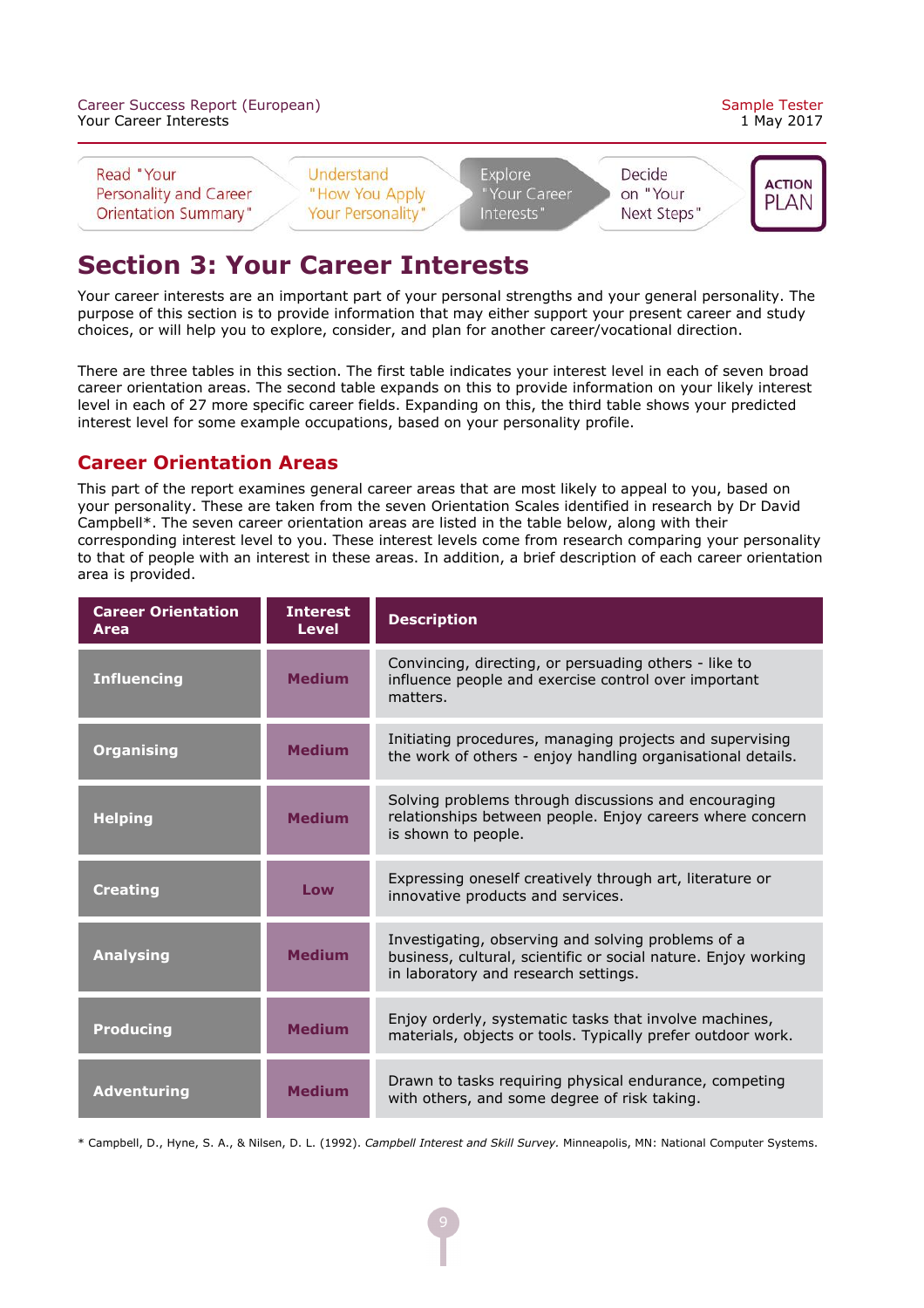| Career Success Report (European)<br>Your Career Interests           |                                                   |                                       |                                   | Sample Tester<br>1 May 2017  |
|---------------------------------------------------------------------|---------------------------------------------------|---------------------------------------|-----------------------------------|------------------------------|
| Read "Your<br>Personality and Career<br><b>Orientation Summary"</b> | Understand<br>"How You Apply<br>Your Personality" | Explore<br>"Your Career<br>Interests" | Decide<br>on "Your<br>Next Steps" | <b>ACTION</b><br><b>PLAN</b> |

#### **Career Fields**

To give you more detail on the types of career that you might enjoy, each Career Orientation Area is divided up into a number of Career Fields. These reflect the broad areas of career or vocational interests found throughout the world of work. Again, your interest level ratings come from research comparing your personality to that of people with an interest in these fields. A high interest level means that you are likely to be quite similar in personality to people interested in that field, and a low interest level means that you are likely to be quite different. Once again, your interest levels do not reflect your ability, training or experience in these roles.

| <b>Career Orientation</b><br><b>Area</b> | <b>Career Field</b>    | <b>Interest</b><br><b>Level</b> | <b>Activities in these types of</b><br>role                                                   |
|------------------------------------------|------------------------|---------------------------------|-----------------------------------------------------------------------------------------------|
|                                          | Advertising/Marketing  | <b>Medium</b>                   | Developing marketing<br>strategies, designing advertising<br>campaigns                        |
|                                          | Law/Politics           | <b>Medium</b>                   | Debating issues, being politically<br>active, negotiating                                     |
| <b>Influencing</b>                       | Management             | <b>Medium</b>                   | Acquiring resources, inspiring<br>others to high performance                                  |
|                                          | <b>Public Speaking</b> | <b>Medium</b>                   | Giving interviews to the media,<br>delivering speeches, conducting<br>training                |
|                                          | <b>Sales</b>           | <b>Medium</b>                   | Making sales calls, persuading<br>others to purchase goods and<br>services                    |
| <b>Organising</b>                        | Office Practice        | <b>Medium</b>                   | Performing secretarial and<br>administrative dutie; handling<br>schedules, supplies and files |
|                                          | Supervision            | <b>Medium</b>                   | Managing others, planning<br>budgets, scheduling work                                         |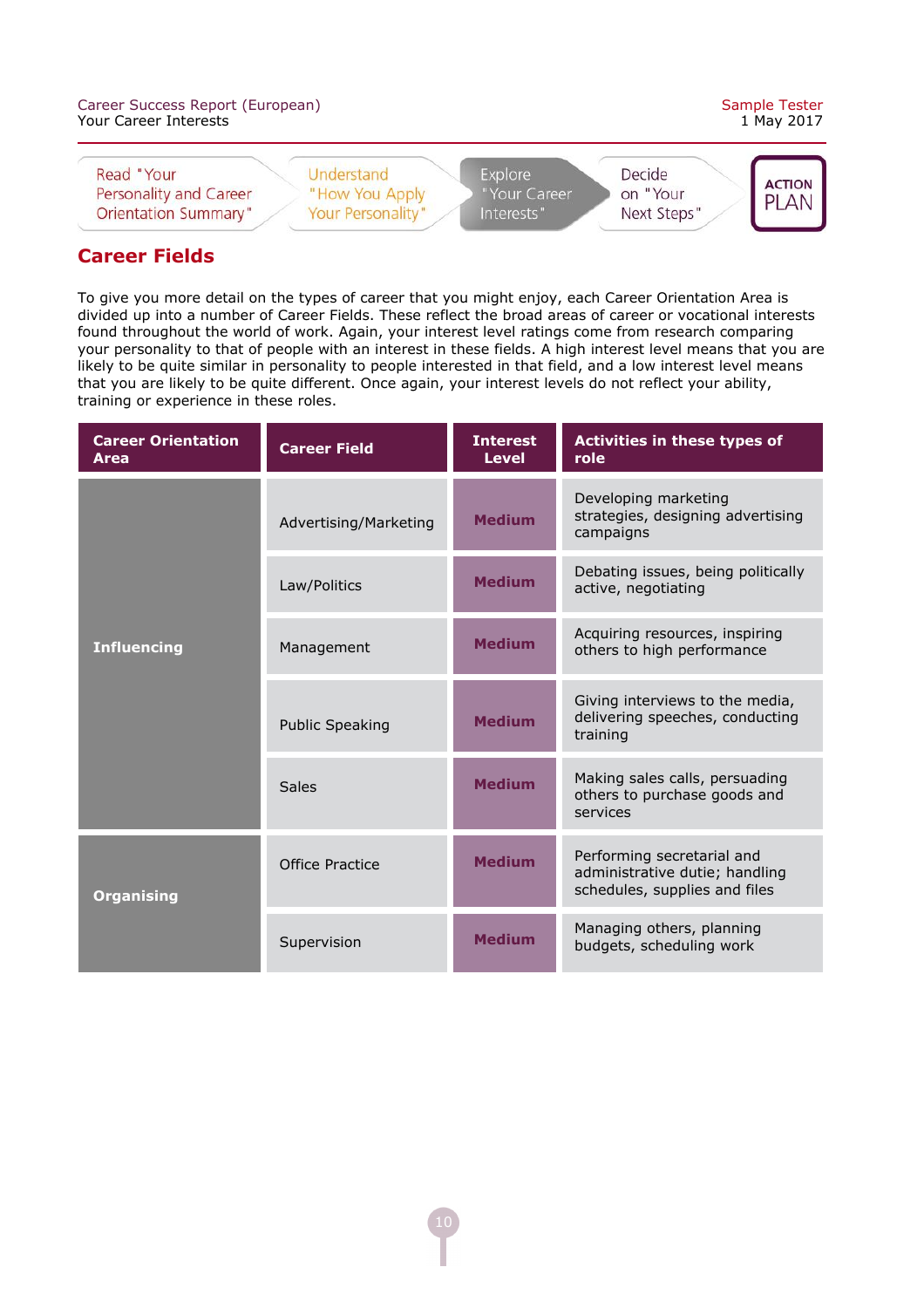| Read "Your<br>Personality and Career<br><b>Orientation Summary"</b> | Understand<br>"How You Apply<br>Your Personality" | <b>Explore</b><br>"Your Career<br>Interests" | Decide<br><b>ACTION</b><br>on "Your<br><b>PLAN</b><br>Next Steps"                                                |  |
|---------------------------------------------------------------------|---------------------------------------------------|----------------------------------------------|------------------------------------------------------------------------------------------------------------------|--|
| <b>Career Orientation</b><br><b>Area</b>                            | <b>Career Field</b>                               | <b>Interest</b><br><b>Level</b>              | <b>Activities in these types of</b><br>role                                                                      |  |
|                                                                     | Art                                               | Low                                          | Creating artworks, enjoying or<br>collecting art                                                                 |  |
|                                                                     | Fashion                                           | Low                                          | Designing fashions, buying and<br>selling clothes and jewellery                                                  |  |
| <b>Creating</b>                                                     | Music/Dramatics                                   | Low                                          | Participating in performances,<br>watching others perform,<br>enjoying a range of<br>musical/dramatic activities |  |
|                                                                     | Writing                                           | Low                                          | Communicating in writing,<br>creative writing, technical<br>writing, editing                                     |  |
|                                                                     | Child Development                                 | Low                                          | Teaching classes, playing with<br>children, telling stories                                                      |  |
|                                                                     | Counselling                                       | Low                                          | Counselling, helping, advising or<br>supporting people                                                           |  |
| <b>Helping</b>                                                      | <b>Religious Activities</b>                       | <b>Medium</b>                                | Taking part in spiritual or<br>religious activities, especially<br>through organised activities                  |  |
|                                                                     | Social Service                                    | <b>Medium</b>                                | Working with and helping<br>people, in a humanistic,<br>altruistic way                                           |  |
|                                                                     | Teaching                                          | <b>Medium</b>                                | Teaching children/young people,<br>student-teacher interactions in<br>small groups                               |  |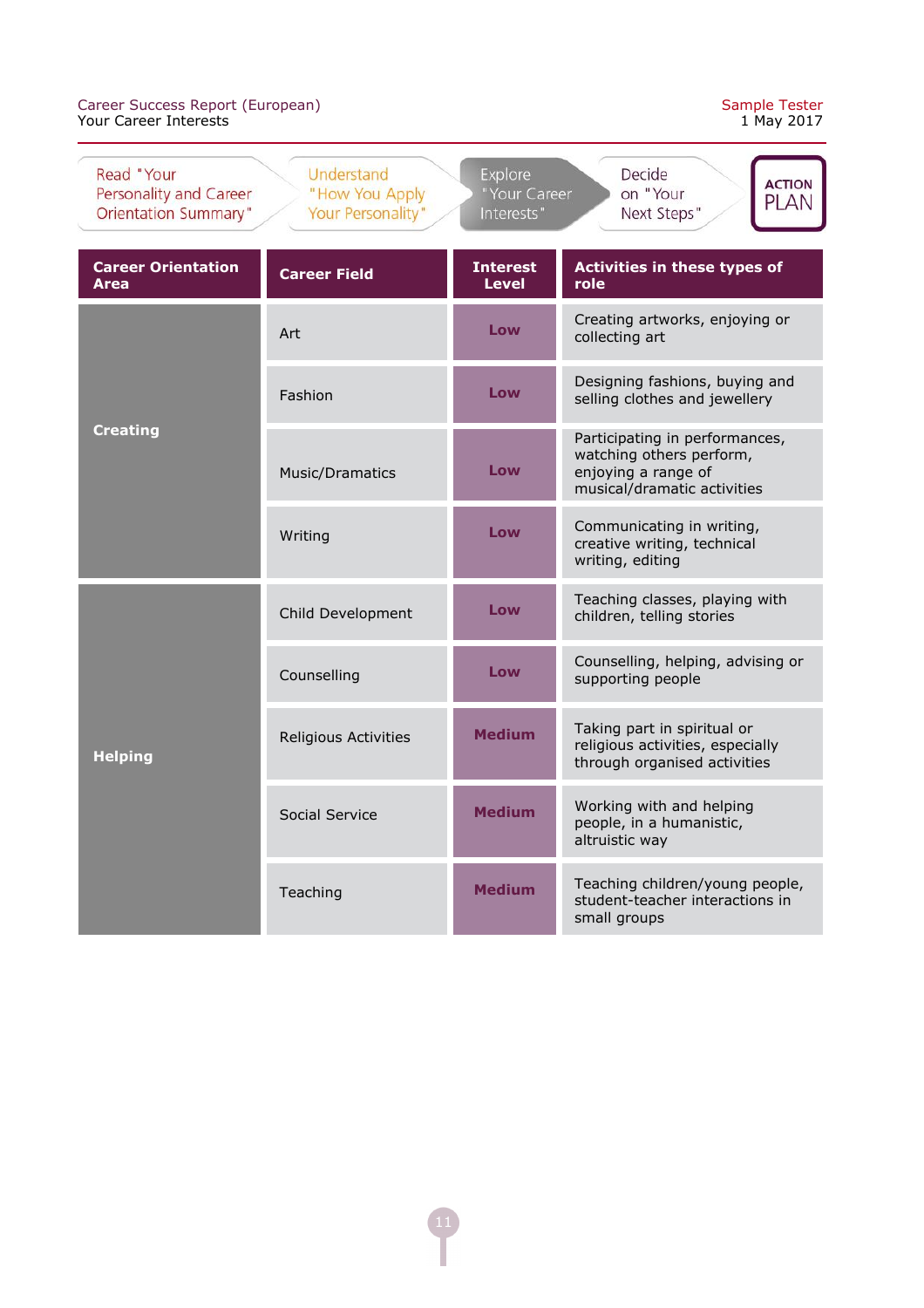| Read "Your<br>Personality and Career<br><b>Orientation Summary"</b> | Understand<br>"How You Apply<br>Your Personality" | <b>Explore</b><br>"Your Career<br>Interests" | Decide<br><b>ACTION</b><br>on "Your<br><b>PLAN</b><br>Next Steps"                                                                                                |  |
|---------------------------------------------------------------------|---------------------------------------------------|----------------------------------------------|------------------------------------------------------------------------------------------------------------------------------------------------------------------|--|
| <b>Career Orientation</b><br><b>Area</b>                            | <b>Career Field</b>                               | <b>Interest</b><br><b>Level</b>              | <b>Activities in these types of</b><br>role                                                                                                                      |  |
|                                                                     | Data Management                                   | <b>Medium</b>                                | Processing and handling data<br>and information; managing<br>financial, statistical,<br>mathematical or actuarial data<br>to provide assessments or<br>decisions |  |
| <b>Analysing</b>                                                    | Mathematics/<br>Computing                         | <b>Medium</b>                                | Writing computer programmes,<br>analysing data, teaching<br>mathematics                                                                                          |  |
|                                                                     | Science                                           | <b>Medium</b>                                | Performing laboratory research,<br>working with scientific concepts<br>and equipment                                                                             |  |
| <b>Producing</b>                                                    | Agriculture                                       | <b>Medium</b>                                | Farming, active physical labour<br>in an outdoor environment                                                                                                     |  |
|                                                                     | <b>Mechanical Crafts</b>                          | <b>High</b>                                  | Working with cars, machines<br>and electrical systems                                                                                                            |  |
|                                                                     | Woodworking                                       | <b>Medium</b>                                | Carpentry, building furniture,<br>decking etc.                                                                                                                   |  |
| <b>Adventuring</b>                                                  | Athletics                                         | <b>Medium</b>                                | Participation or indirect<br>involvement in sporting and<br>athletic activities                                                                                  |  |
|                                                                     | Military/Law<br>Enforcement                       | <b>Medium</b>                                | Using military strategies in<br>challenging or dangerous<br>situations                                                                                           |  |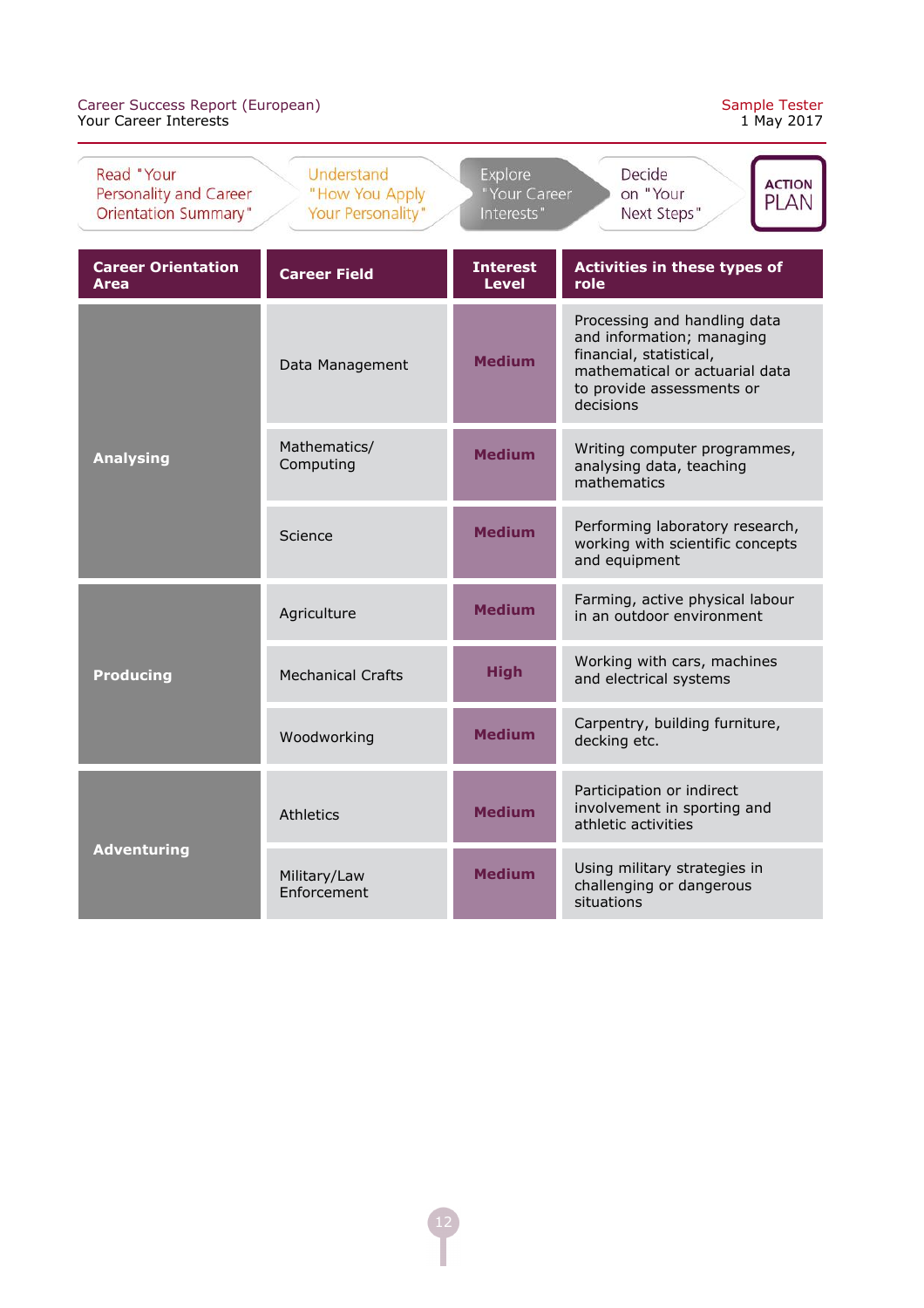| Career Success Report (European)<br>Your Career Interests           |                                                   |                                       |                                   | Sample Tester<br>1 May 2017  |
|---------------------------------------------------------------------|---------------------------------------------------|---------------------------------------|-----------------------------------|------------------------------|
| Read "Your<br>Personality and Career<br><b>Orientation Summary"</b> | Understand<br>"How You Apply<br>Your Personality" | Explore<br>"Your Career<br>Interests" | Decide<br>on "Your<br>Next Steps" | <b>ACTION</b><br><b>PLAN</b> |

#### **Occupational Interests**

The following pages list the seven career orientation areas, and several example occupations associated with each. Your predicted interest level for each occupation is presented alongside, based on your personality profile.

You should not treat the information presented in this section as a set of recommended occupational choices. Some may not appeal to you, or may not fit well with your training, experience or interests. However, since the interest level predictions are based on in-depth research and are derived from how you responded to the personality questionnaire, you should give them careful consideration to see if you agree. You may also consider consulting a trained career guidance professional or faculty member, who may suggest other alternatives that may appeal to you.

You might notice that you have similar interest level scores for occupations that appear to be very different. It is worth remembering that even occupations that look different on the surface may have some things in common. For this reason, it is also unlikely that your predicted interest scores will be limited to only a few occupations. In these cases, it might be worth thinking about and exploring what these occupations have in common.

| <b>Career Orientation</b><br><b>Area</b> | <b>Example Jobs</b>              | <b>Interest Level</b> |
|------------------------------------------|----------------------------------|-----------------------|
|                                          | <b>Advertising Executive</b>     |                       |
|                                          | Lawyer                           |                       |
|                                          | Buyer                            |                       |
|                                          | CEO/MD                           |                       |
|                                          | Corporate Trainer                |                       |
|                                          | Politician                       |                       |
|                                          | <b>Financial Planner</b>         |                       |
| <b>Influencing</b>                       | Hotel Manager                    |                       |
|                                          | Human Resources Director         |                       |
|                                          | <b>Investment Manager</b>        |                       |
|                                          | Manufacturer's Representative    |                       |
|                                          | Marketing Director               |                       |
|                                          | Media Executive                  |                       |
|                                          | <b>Public Relations Director</b> |                       |
|                                          | <b>Estate Agent</b>              |                       |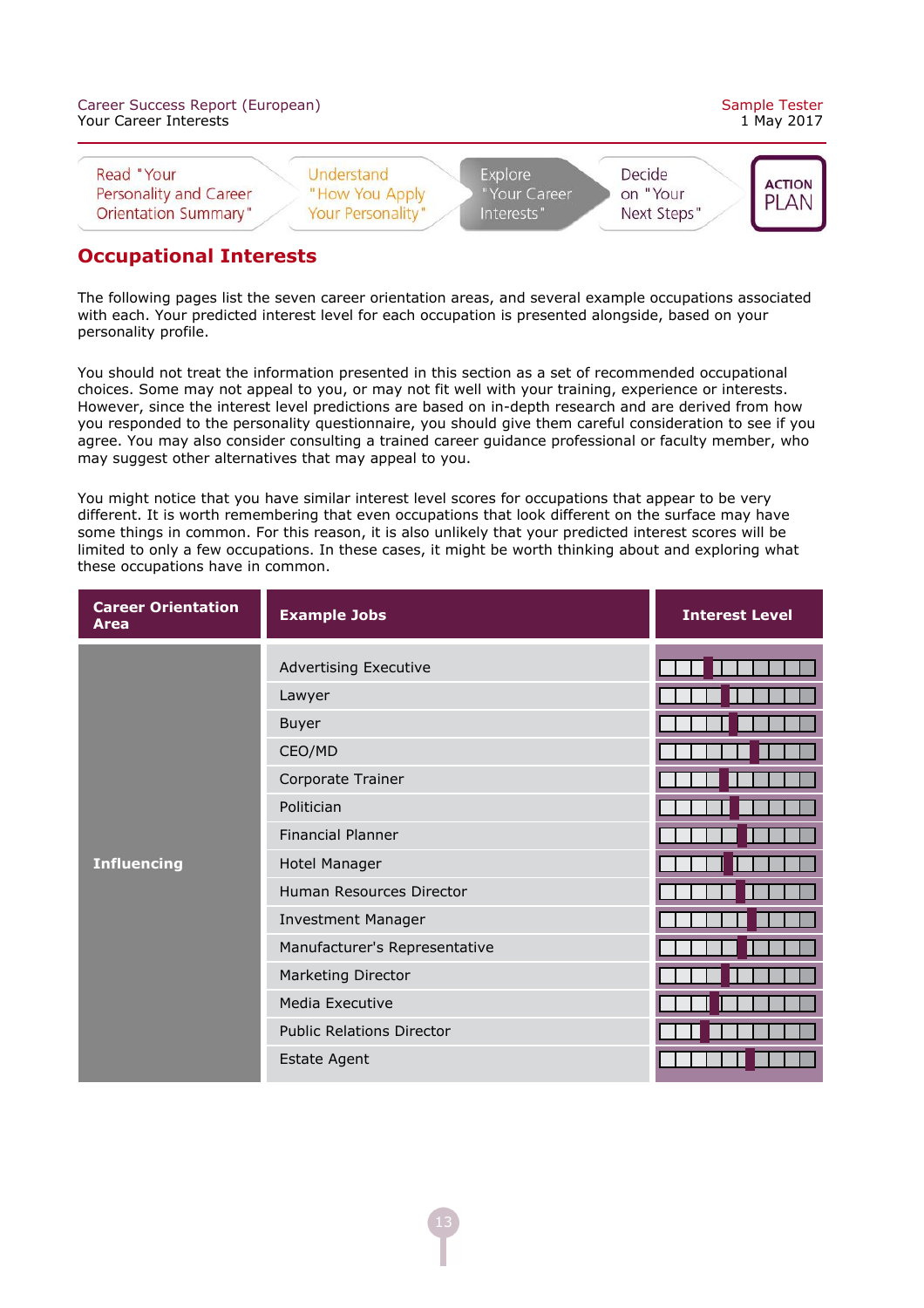|  | Sample Tester |
|--|---------------|
|  | 1 May 2017    |

| Read "Your<br>Personality and Career<br>Orientation Summary" | Understand<br><b>Explore</b><br>"How You Apply<br>"Your Career<br>Your Personality"<br>Interests" | Decide<br><b>ACTION</b><br>on "Your<br><b>PLAN</b><br>Next Steps" |
|--------------------------------------------------------------|---------------------------------------------------------------------------------------------------|-------------------------------------------------------------------|
| <b>Career Orientation</b><br><b>Area</b>                     | <b>Example Jobs</b>                                                                               | <b>Interest Level</b>                                             |
|                                                              | Accountant                                                                                        |                                                                   |
|                                                              | Actuary                                                                                           |                                                                   |
|                                                              | <b>Bank Manager</b>                                                                               |                                                                   |
|                                                              | Bookkeeper                                                                                        |                                                                   |
|                                                              | <b>Business Studies Teacher</b>                                                                   |                                                                   |
|                                                              | Credit Manager                                                                                    |                                                                   |
|                                                              | Hospital Administrator                                                                            |                                                                   |
|                                                              | <b>Insurance Agent</b>                                                                            |                                                                   |
| <b>Organising</b>                                            | Medical Records Administrator                                                                     |                                                                   |
|                                                              | Nursing Administrator                                                                             |                                                                   |
|                                                              | Nursing Home Manager                                                                              |                                                                   |
|                                                              | Legal Research Assistant                                                                          |                                                                   |
|                                                              | Restaurant Manager                                                                                |                                                                   |
|                                                              | Shop Manager                                                                                      |                                                                   |
|                                                              | School Administrator                                                                              |                                                                   |
|                                                              | <b>District Education Officer</b>                                                                 |                                                                   |
|                                                              | Secretary                                                                                         |                                                                   |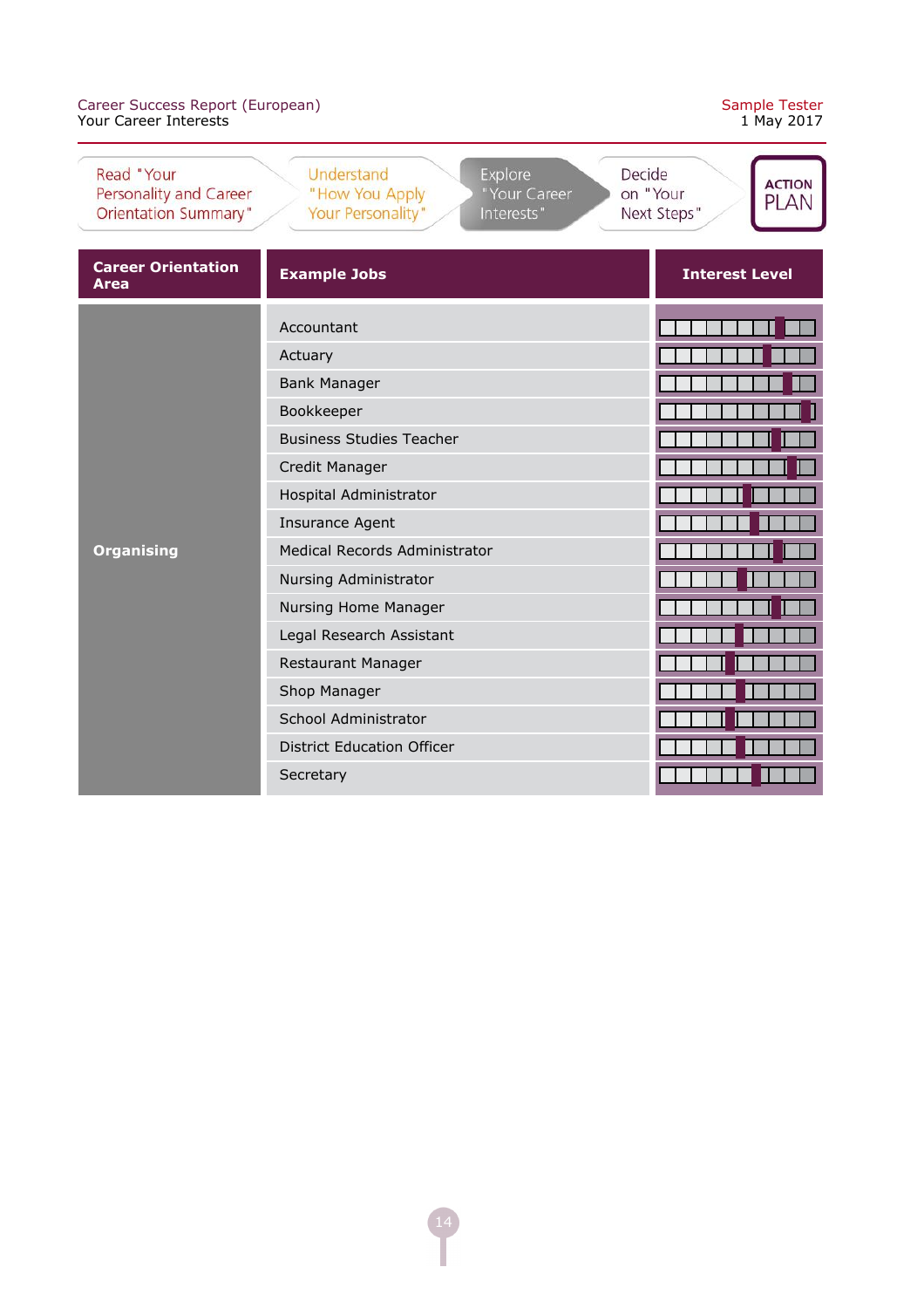|  | Sample Tester |
|--|---------------|
|  | 1 May 2017    |

| Read "Your<br>Personality and Career<br>Orientation Summary" | Understand<br>Explore<br>Decide<br>"How You Apply<br>"Your Career<br>Your Personality"<br>Interests" | <b>ACTION</b><br>on "Your<br><b>PLAN</b><br>Next Steps" |
|--------------------------------------------------------------|------------------------------------------------------------------------------------------------------|---------------------------------------------------------|
| <b>Career Orientation</b><br><b>Area</b>                     | <b>Example Jobs</b>                                                                                  | <b>Interest Level</b>                                   |
|                                                              | Architect                                                                                            |                                                         |
|                                                              | Art Teacher                                                                                          |                                                         |
|                                                              | Artist, Commercial                                                                                   |                                                         |
|                                                              | Artist, Fine                                                                                         |                                                         |
|                                                              | <b>Broadcaster</b>                                                                                   |                                                         |
|                                                              | English Teacher                                                                                      |                                                         |
|                                                              | Fashion Designer                                                                                     |                                                         |
|                                                              | <b>Interior Decorator</b>                                                                            |                                                         |
|                                                              | <b>Humanities Professor</b>                                                                          |                                                         |
| <b>Creating</b>                                              | Librarian                                                                                            |                                                         |
|                                                              | <b>Medical Illustrator</b>                                                                           |                                                         |
|                                                              | Musician                                                                                             |                                                         |
|                                                              | Photographer                                                                                         |                                                         |
|                                                              | Psychologist                                                                                         |                                                         |
|                                                              | Reporter                                                                                             |                                                         |
|                                                              | Sociologist                                                                                          |                                                         |
|                                                              | <b>School Teacher</b>                                                                                |                                                         |
|                                                              | <b>Technical Writer</b>                                                                              |                                                         |
|                                                              | Translator/Interpreter                                                                               |                                                         |
|                                                              | Writer/Editor                                                                                        |                                                         |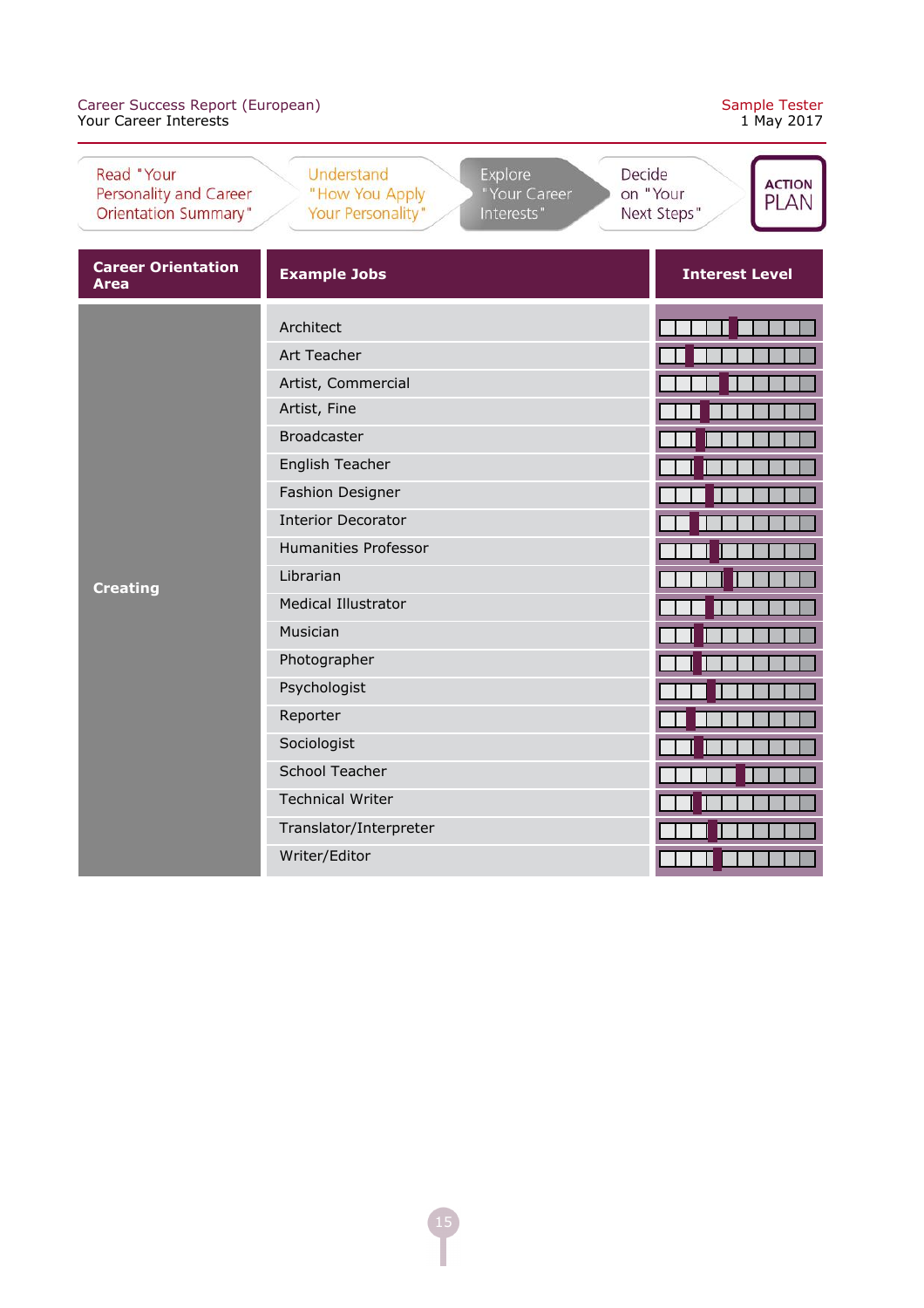|  | Sample Tester |
|--|---------------|
|  | 1 May 2017    |

| Read "Your<br>Personality and Career<br><b>Orientation Summary"</b> | Understand<br><b>Explore</b><br>"How You Apply<br>"Your Career<br>Your Personality"<br>Interests" | Decide<br><b>ACTION</b><br>on "Your<br><b>PLAN</b><br>Next Steps" |
|---------------------------------------------------------------------|---------------------------------------------------------------------------------------------------|-------------------------------------------------------------------|
| <b>Career Orientation</b><br><b>Area</b>                            | <b>Example Jobs</b>                                                                               | <b>Interest Level</b>                                             |
| <b>Helping</b>                                                      | Child Care Worker                                                                                 |                                                                   |
|                                                                     | Social Services Director                                                                          |                                                                   |
|                                                                     | Primary School Teacher                                                                            |                                                                   |
|                                                                     | Foreign Language Teacher                                                                          |                                                                   |
|                                                                     | <b>Guidance Counsellor</b>                                                                        |                                                                   |
|                                                                     | Secondary School Counsellor                                                                       |                                                                   |
|                                                                     | Clergyman/woman                                                                                   |                                                                   |
|                                                                     | <b>Nurse</b>                                                                                      |                                                                   |
|                                                                     | <b>Occupational Therapist</b>                                                                     |                                                                   |
|                                                                     | Religious Leader                                                                                  |                                                                   |
|                                                                     | Social Sciences Teacher                                                                           |                                                                   |
|                                                                     | Social Worker                                                                                     |                                                                   |
|                                                                     | <b>Special Education Teacher</b>                                                                  |                                                                   |
|                                                                     | Speech Therapist                                                                                  |                                                                   |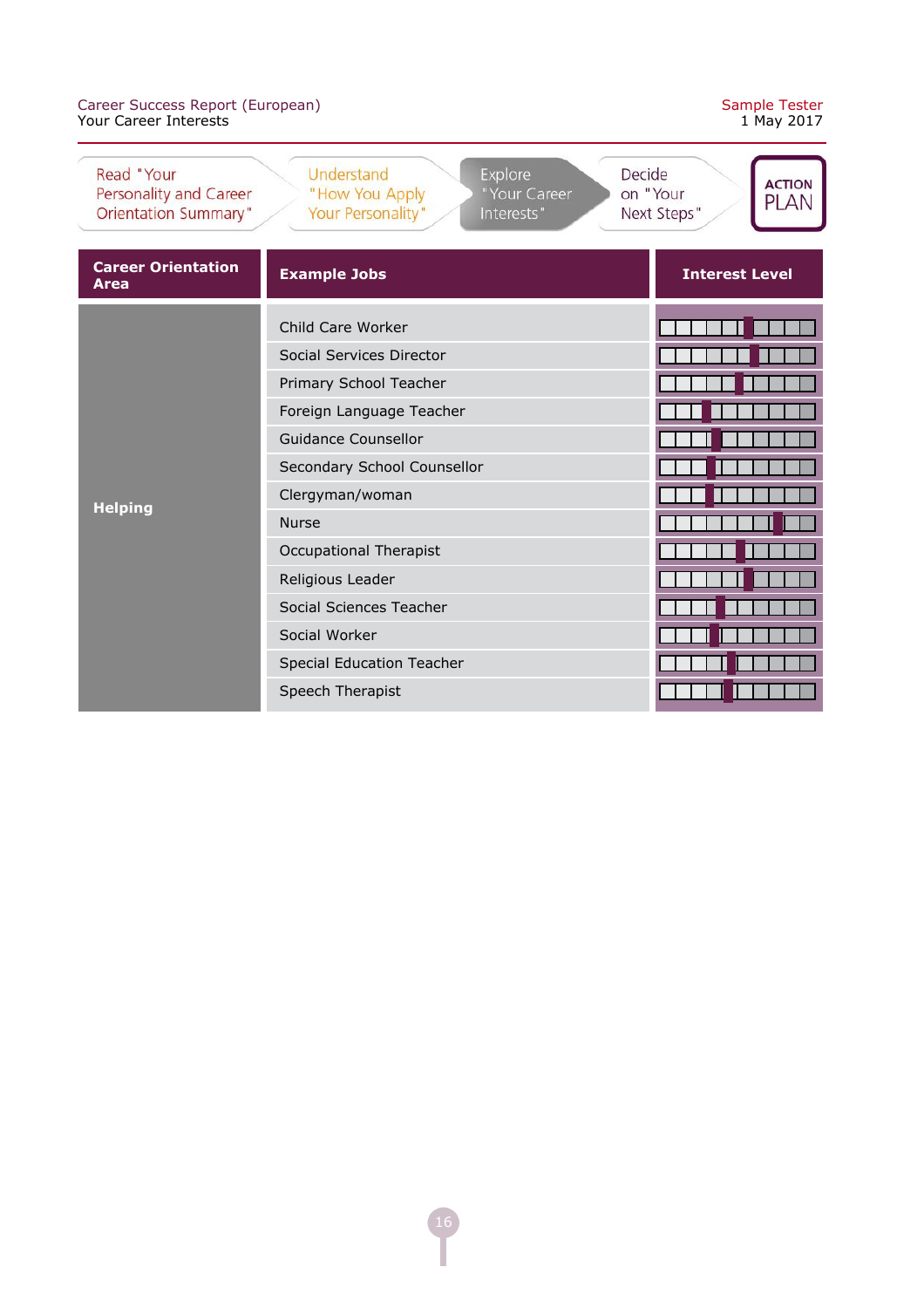| Read "Your<br>Personality and Career<br><b>Orientation Summary"</b> | Understand<br><b>Explore</b><br>"How You Apply<br>"Your Career<br>Your Personality"<br>Interests" | Decide<br><b>ACTION</b><br>on "Your<br><b>PLAN</b><br>Next Steps" |
|---------------------------------------------------------------------|---------------------------------------------------------------------------------------------------|-------------------------------------------------------------------|
| <b>Career Orientation</b><br><b>Area</b>                            | <b>Example Jobs</b>                                                                               | <b>Interest Level</b>                                             |
|                                                                     | <b>Biologist</b>                                                                                  |                                                                   |
|                                                                     | Chemist                                                                                           |                                                                   |
|                                                                     | Computer Programmer                                                                               |                                                                   |
|                                                                     | Dentist                                                                                           |                                                                   |
|                                                                     | Geographer                                                                                        |                                                                   |
|                                                                     | Geologist                                                                                         |                                                                   |
| <b>Analysing</b>                                                    | Mathematician                                                                                     |                                                                   |
|                                                                     | Maths/Science Teacher                                                                             |                                                                   |
|                                                                     | <b>Medical Researcher</b>                                                                         |                                                                   |
|                                                                     | Doctor                                                                                            |                                                                   |
|                                                                     | Physicist                                                                                         |                                                                   |
|                                                                     | Statistician                                                                                      |                                                                   |
|                                                                     | <b>Systems Analyst</b>                                                                            |                                                                   |
|                                                                     | Veterinary Surgeon                                                                                |                                                                   |
|                                                                     | Agricultural Manager                                                                              |                                                                   |
|                                                                     | Aeroplane Mechanic                                                                                |                                                                   |
| <b>Producing</b>                                                    | Car Mechanic                                                                                      |                                                                   |
|                                                                     | Carpenter                                                                                         |                                                                   |
|                                                                     | Electrician                                                                                       |                                                                   |
|                                                                     | Engineer                                                                                          |                                                                   |
|                                                                     | Farmer                                                                                            |                                                                   |
|                                                                     | Forestry Worker                                                                                   |                                                                   |
|                                                                     | Landscape Architect                                                                               |                                                                   |
|                                                                     | <b>Test Pilot</b>                                                                                 |                                                                   |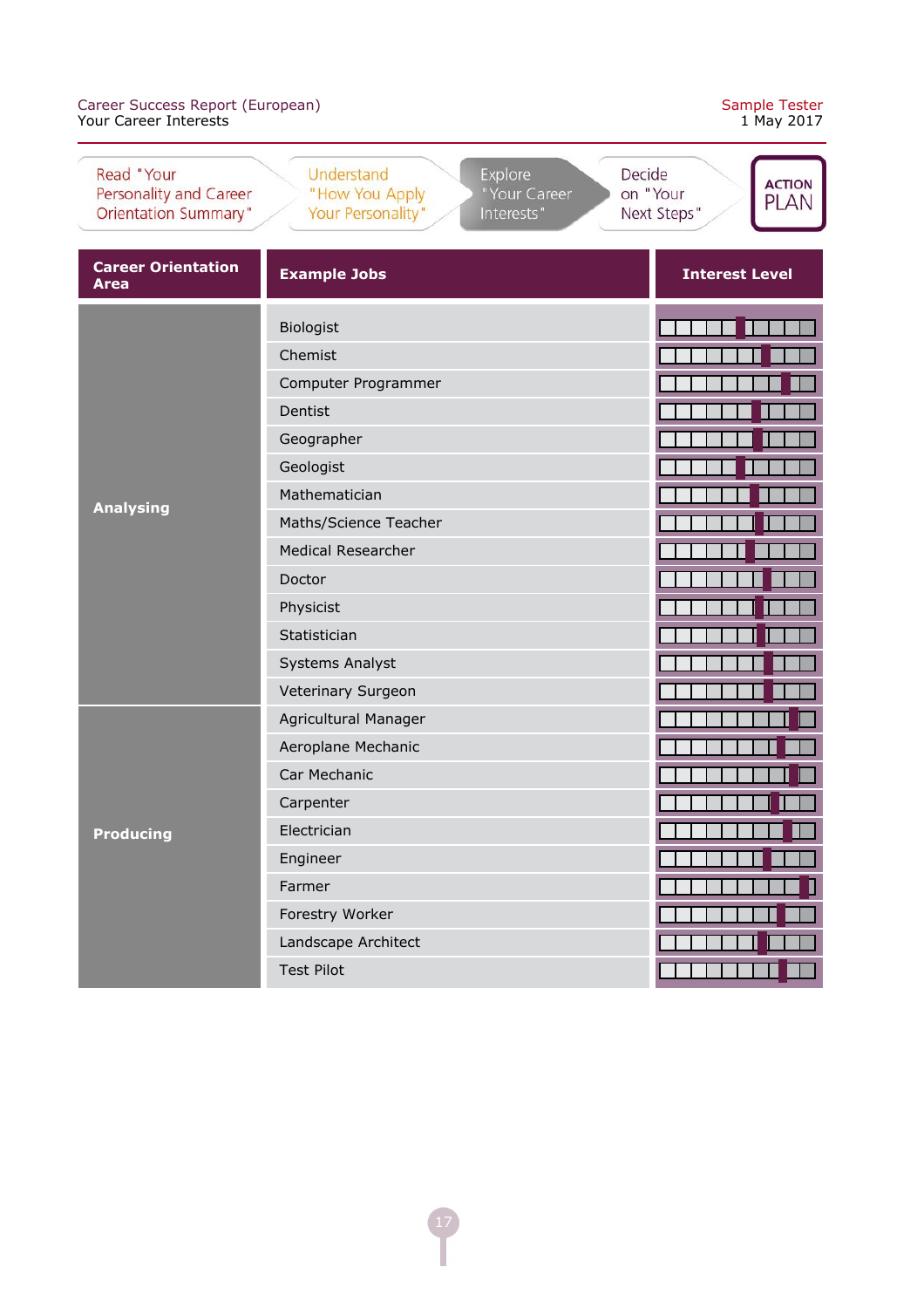#### Career Success Report (European) Sample Tester Your Career Interests

| Read "Your<br>Personality and Career<br><b>Orientation Summary"</b> | Understand<br>Explore<br>Decide<br>"How You Apply<br>"Your Career<br>Your Personality"<br>Interests" | <b>ACTION</b><br>on "Your<br><b>PLAN</b><br>Next Steps" |
|---------------------------------------------------------------------|------------------------------------------------------------------------------------------------------|---------------------------------------------------------|
| <b>Career Orientation</b><br>Area                                   | <b>Example Jobs</b>                                                                                  | <b>Interest Level</b>                                   |
| <b>Adventuring</b>                                                  | Athletic Coach                                                                                       |                                                         |
|                                                                     | <b>Athletic Trainer</b><br>Paramedic                                                                 |                                                         |
|                                                                     | <b>Fitness Instructor</b>                                                                            |                                                         |
|                                                                     | Armed Forces Personnel                                                                               |                                                         |
|                                                                     | Armed Forces Officer                                                                                 |                                                         |
|                                                                     | Police Officer                                                                                       |                                                         |
|                                                                     | Ski Instructor                                                                                       |                                                         |

# **Interpreting Your Results**

These scores reflect your similarity in personality to people who say that they are interested in these occupations. High scores (to the right) indicate a high degree of similarity, and lower scores (to the left) indicate that you are less similar in personality to people who express an interest in these occupations.

Please note that the scores DO NOT PREDICT your suitability for the occupations. The report is based on personality, but it has no relation to your abilities, training, or work-related experiences; there has not been a direct measurement of what might suit or interest you personally. You may notice jobs that look different, but both show high scores. In this case, it is worth considering what they have in common: think about what you like about each one, and what you don't like.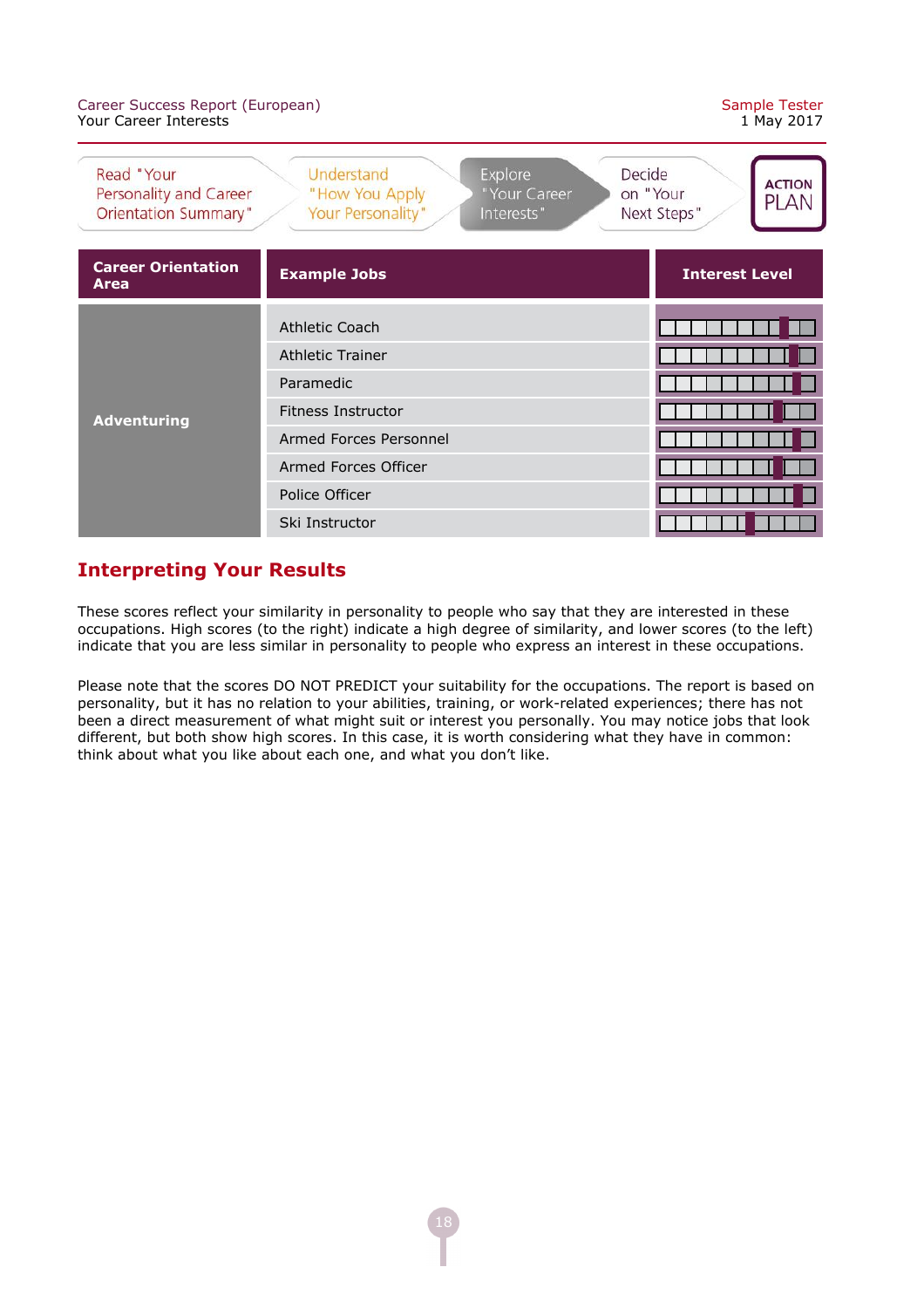|                            | Career Success Report (European) |
|----------------------------|----------------------------------|
| Section 4: Your Next Steps |                                  |



Read "Your Personality and Career **Orientation Summary"** 

Understand "How You Apply Your Personality'

Explore "Your Career Interests"

Decide on "Your Next Steps'



# **Section 4: Your Next Steps**

# **Understanding Your Personality**

The *16pf Career Success Report (European)* uses your unique personality information to help you better understand yourself in the context of career exploration. The report information will help you focus on your strengths, interests and areas for growth and development. Whether choosing a college course or embarking on your first job search, this self-knowledge can help you make informed decisions about your future.

Read this report several times and look for statements that you believe are accurate and fit with your self-perception. Which statements fit with your own beliefs? Which descriptions align with what others have said about you? Note the statements that ring true for you in the box below.

Then make a note of the statements that surprise you or do not fit with how you view yourself. You may want to check with others who know you well to see if they believe these statements or descriptions to be true of you. If these statements then seem to fit, how does this change the direction you were heading in with respect to college courses or careers?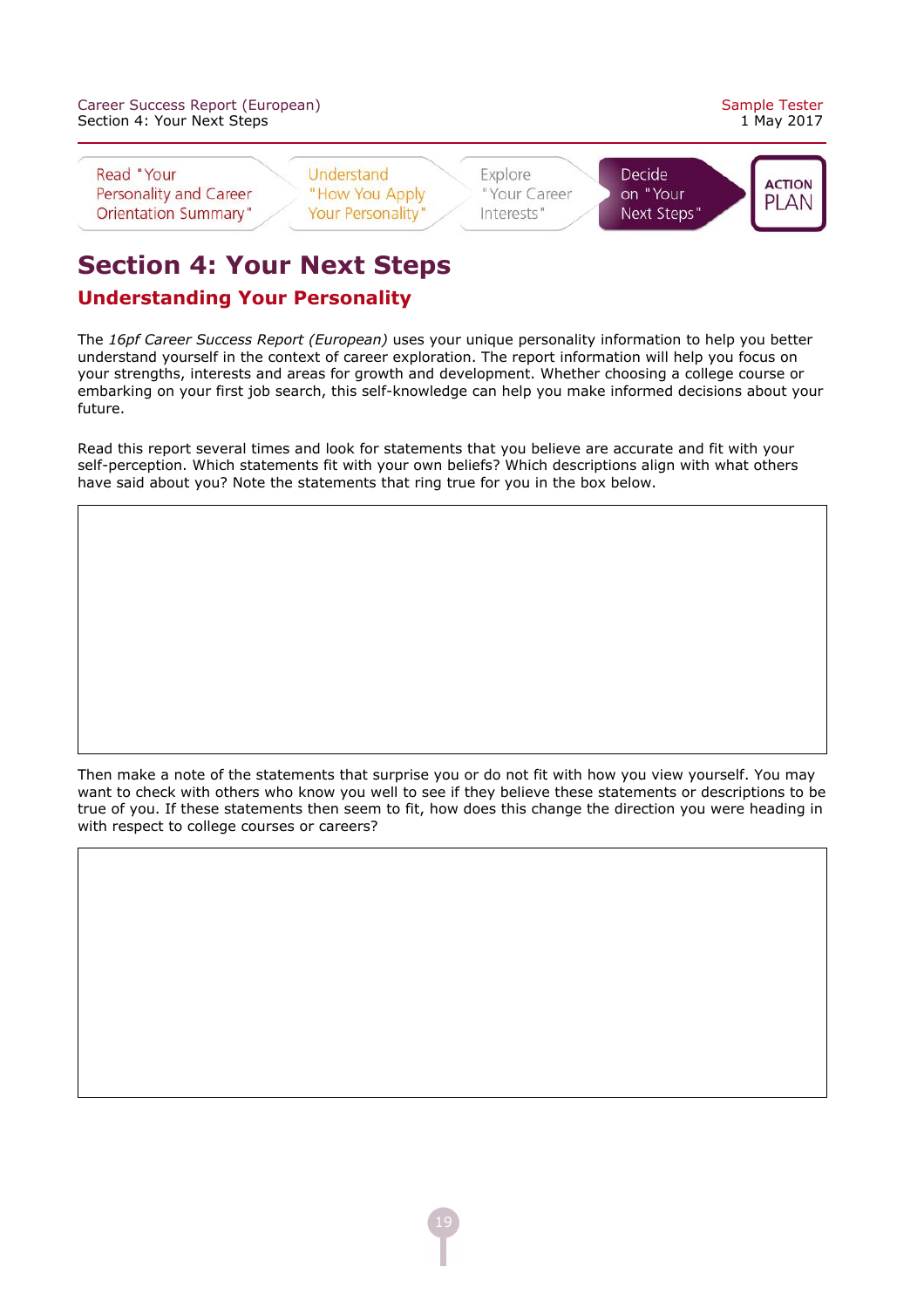| Career Success Report (European)<br>Section 4: Your Next Steps      |                                                          |                                       | Sample Tester<br>1 May 2017       |                              |
|---------------------------------------------------------------------|----------------------------------------------------------|---------------------------------------|-----------------------------------|------------------------------|
| Read "Your<br>Personality and Career<br><b>Orientation Summary"</b> | Understand<br>"How You Apply<br><b>Your Personality"</b> | Explore<br>"Your Career<br>Interests" | Decide<br>on "Your<br>Next Steps" | <b>ACTION</b><br><b>PLAN</b> |

A useful next step is to schedule a conversation with teachers or lecturers who are familiar with your career interest areas. They will be able to provide you with insights into what the course of study involves and what people do in that field.

Another possibility is to ask someone who works in your field of interest for an appointment to learn more about what originally interested them in the occupation, what they do, and what they like and dislike about their chosen career. They may be able to tell you about college courses that they wish they had completed and about helpful learning experiences that they had.

You can also talk about this report with a skilled counsellor or trained professional.

#### **Develop an Action Plan**

Now that you've reviewed your strengths, interests and development needs, it's time to take the next step and develop an action plan. You can organise your thoughts as you focus on the careers you wish to explore by asking yourself probing questions such as:

- What courses might be recommended for this career path?
- Does this career path fit with what you've learned about your work environment preferences?
- What other issues might be important to consider such as job growth outlook, expected earnings, etc?

If you haven't chosen a course yet, you can use this list of occupations to identify the departments in your school, college or university offering courses or degree programmes that most closely match your interests. You may also wish to explore specific occupations in greater detail.

Once you have completed these activities, you will be on your way. Your strength is anchored to your knowledge about yourself and what you want to achieve. Frequent self-assessment and review of your preferences will help you maintain and achieve the career path you desire.